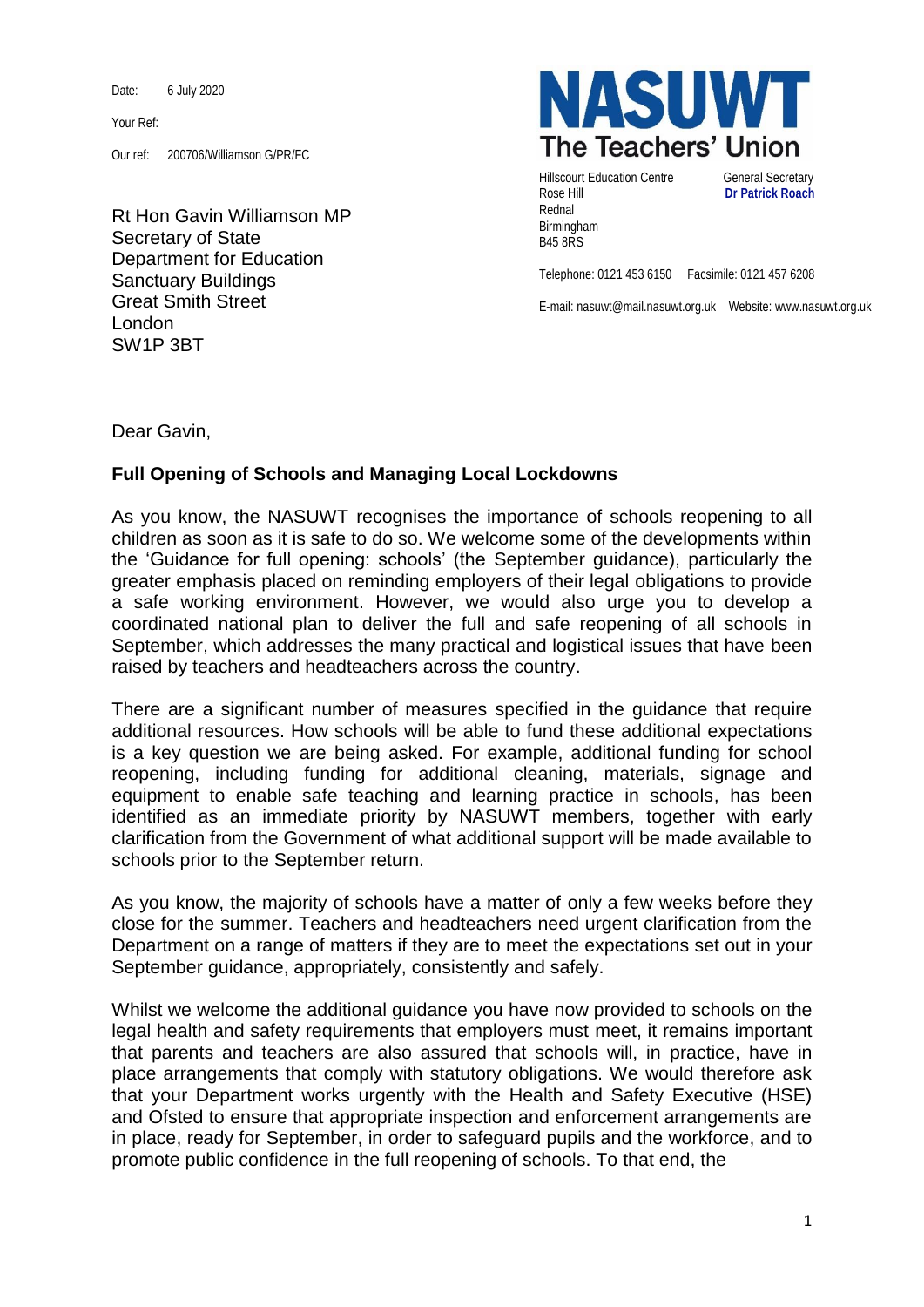NASUWT would welcome engagement in such dialogue with you, the HSE and Ofsted at the earliest available opportunity.

Schools will also need to consider how they will meet their statutory obligations to take all reasonably practicable steps to ensure the health and safety of teachers and pupils in relation to pupils who refuse to obey risk assessment provisions, given that the guidance states that spitting is not sufficient to prevent access. Schools will require further clarification on this matter.

With the prospect of all children returning to schools in September, securing trust and confidence of teachers and parents will be critical to securing a successful reopening. This will require all schools to have access to data about COVID-19 infection rates in their local areas. We believe that it is essential that information sharing with schools is essential if schools are to make appropriately planned arrangements in the event of a local spike in COVID-19 infections (including arrangements for communicating with parents and pupils). Our members recognise that when dealing with a public health emergency, it is necessary for agencies to work together in the interests of children and young people and the local community. We would, therefore, welcome clarity as to what arrangements for inter-agency working schools should expect to see from September.

We do not want to see any schools cutting corners on cleaning and hygiene. Your guidance makes clear that schools will need additional and meticulous cleaning provision. This will therefore require additional and appropriately trained cleaning staff to be available throughout the day. This will be over and above the provision that schools would normally have available. With the evidence already available of rising costs of cleaning services, it is vital that every school is provided with additional funding to ensure that classrooms, gyms, communal and dining areas, kitchens, curriculum resources and equipment, toilets and recreational areas can be cleaned regularly and appropriately throughout the day and at the beginning and end of each day. We would want to be assured that, in accordance with the COSHH regulations, only trained cleaners should be undertaking cleaning duties, especially given the potential adverse impacts that may be caused from the misuse of detergents and bleaches.

Our members would also want to ensure that effective teaching and learning can continue whilst schools are open to all pupils. As more pupils utilise essential equipment during their lessons, it will be necessary for additional resources and stocks of equipment to be available in order that lessons are not delayed, in order to enable essential items of equipment and other materials to be thoroughly cleaned and checked, ready for use by another group of pupils. In order for meticulous cleaning of equipment and resources to take place, additional cleaning resources will also be required for this purpose.

We recognise the Government's aim for a full return of all children to schools from September. However, our members are asking for clarity as to how schools will maintain appropriate continuity of onsite provision for pupils in the event of teacher absences. Indeed, in the event of a second wave of infections, a teacher may be required to self-isolate, necessitating additional qualified teacher cover whilst their school remains open to all pupils. We trust that you would agree that the return of schools cannot be predicated on the basis that teaching and learning should be led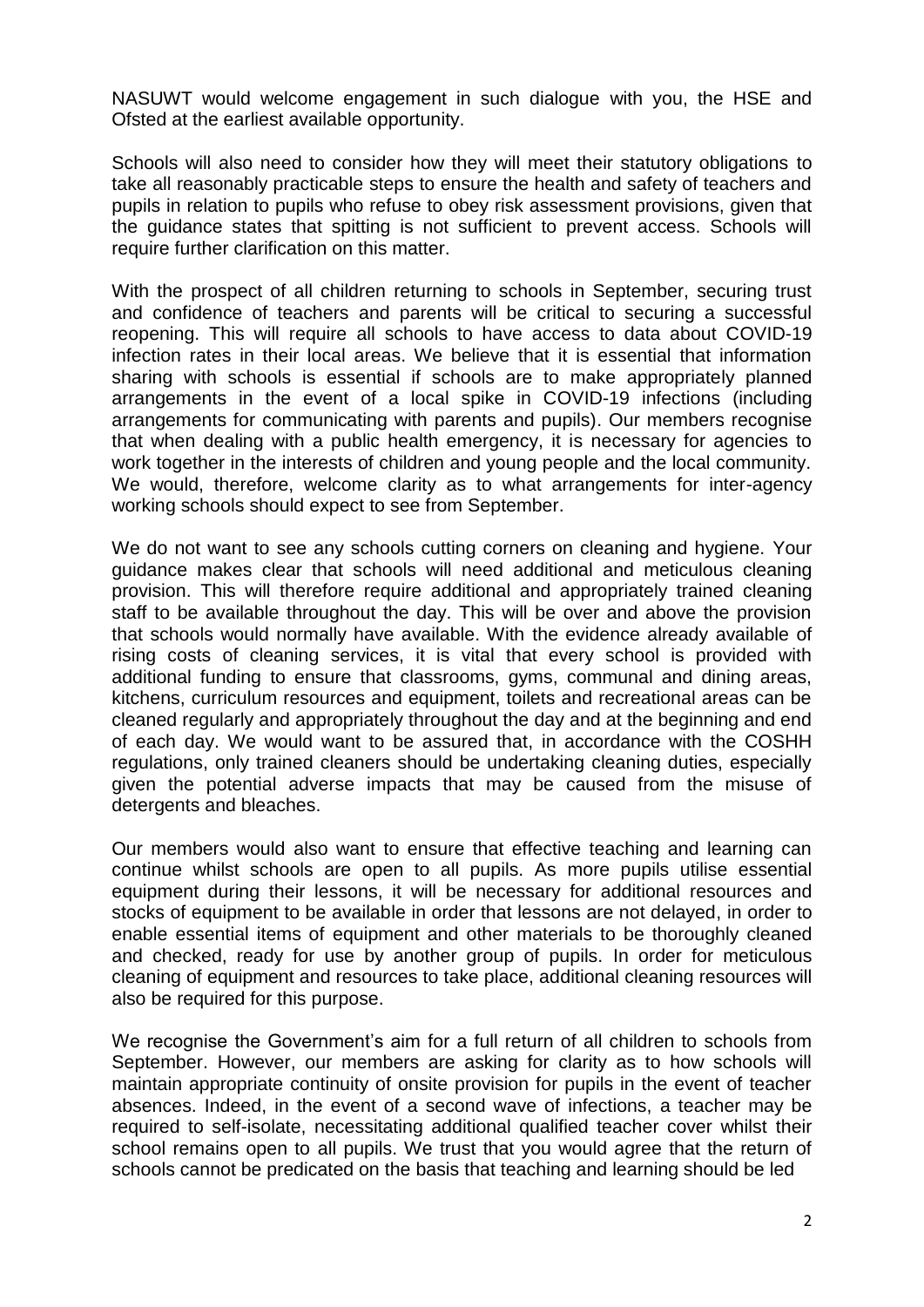by support staff. Our members recognise that the safest way to achieve such cover safely and appropriately is with the provision of additional teachers available within schools, including through the provision of teachers on long-term supply teacher assignments. Long-term supply assignments entered into by schools prior to September would not only support your plans for COVID-secure education bubbles to be formed and maintained, but would also ensure that cover teachers are familiar with the COVID security arrangements within the school and therefore better prepared to keep children safe. However, it is clear that schools will only enter into such arrangements with supply teachers if they are confident that they will have the funding to do so.

Whilst we welcome the continued emphasis that those with COVID-19 symptoms should not attend schools, given that it is accepted that children often have milder/no symptoms, extending this emphasis to include any flu-like symptoms, however mild, will prevent COVID-19 cases being overlooked or misdiagnosed as a cold or flu, and aid in avoiding school-based outbreaks that could be extremely disruptive.

Your September guidance is clear that schools must have in place a robust plan for remote learning provision in the event that onsite provision for children is disrupted for any reason. It is clear that such a requirement will place additional burdens on schools and, unless appropriately managed, this could significantly increase the workload demands on teachers. We support the concept of blended learning provision; however, this must also be sustainable. It is not sustainable or reasonable to expect teachers and headteachers to organise, plan and deliver provision onsite to pupils during the day whilst also organising, planning and delivering remote learning support for pupils who are not, or who may not, be in school at some point, without additional resourcing and support for teachers. Our members are asking for clarity as to what additional resourcing will be available to support the provision of remote learning for pupils, including to fund the provision of additional teachers, materials, and technology to enable equality of access for all pupils, irrespective of their household circumstances.

Our members recognise the need to introduce education bubbles as a strategy to reduce the risk of virus transmission. However, there are considerable practical concerns that our members have raised which we would ask you to address, including:

- the logistical challenge of securing sufficient provision of home-school transport for pupils that does not result in mixing of pupils in different year group cohorts or mixing of pupils from different schools;
- the logistical and additional financial implications associated with the implementation of staggered start and finish times:
- the additional cost of providing suitable home-school transport for pupils, particularly in rural areas, and what additional funding will be provided to schools for this purpose, and in order to ensure that such transport is cleaned appropriately to the level and frequency that schools will require;
- the additional workload and working hours implications arising from the guidance and the need for additional funding to enable extra staff to be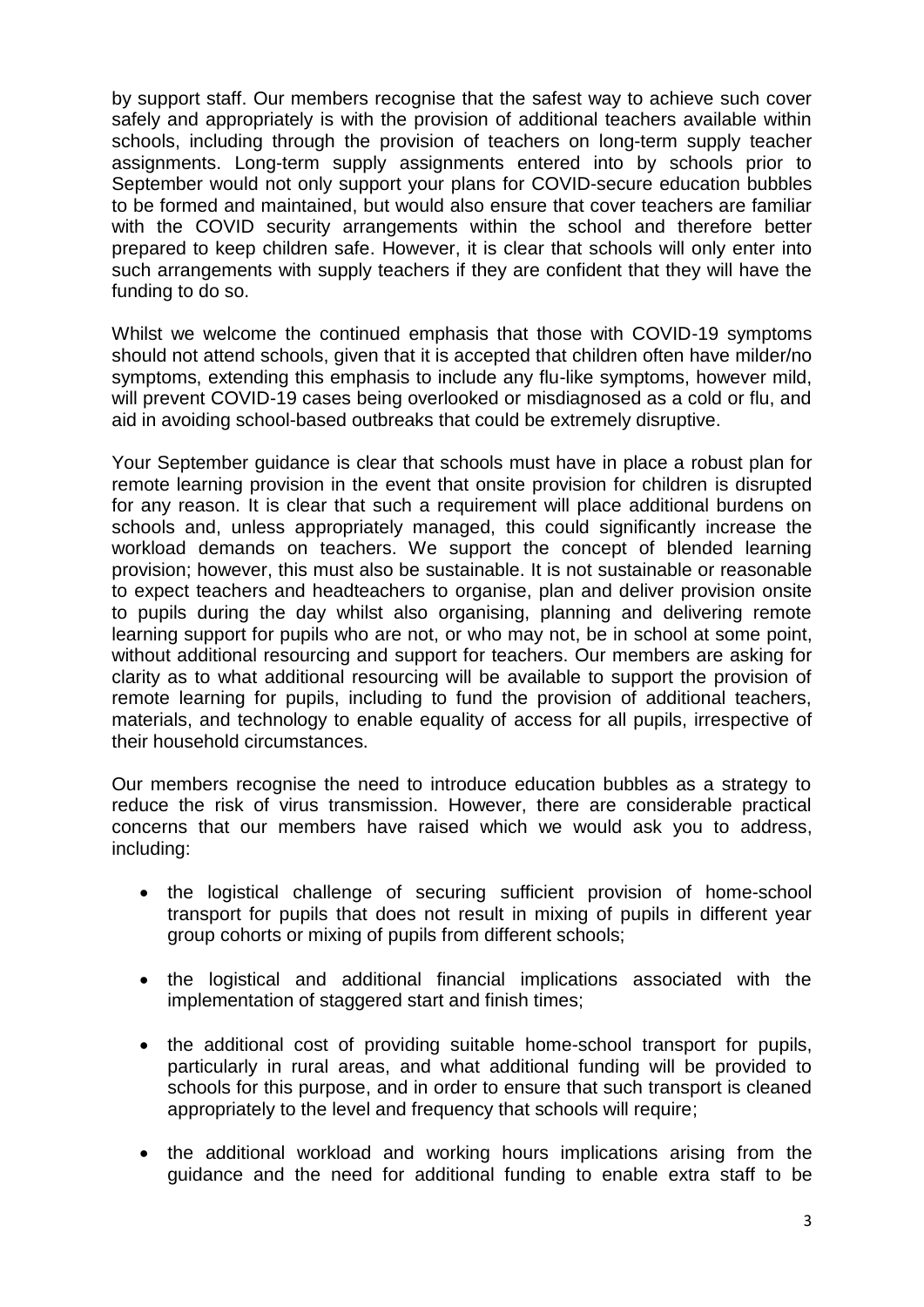deployed to enable schools to implement staggered start and finish times for pupils.

In terms of social distancing, your guidance advises schools that pupils should sit in forward- facing desks. Where secondary schools have fixed seating in rooms such as science labs and technology rooms, etc., they may need to reconfigure classrooms in order to maintain teaching and learning provision. This will require additional funding for remedial works to be undertaken and it would be helpful to know what financial assistance will be available to schools for this.

I have raised with you previously the Union's concerns about support for Black and Minority Ethnic (BAME) teachers. It is therefore deeply regrettable that the September guidance fails to advise schools adequately on meeting their obligations under the Equality Act 2010, which is also critical to meeting schools' legal obligations appropriately with regard to health and safety. In addition, your September guidance has also prompted our members to raise concerns about the support available for all teachers who are clinically vulnerable and clinically extremely vulnerable, or who are living in households with other vulnerable persons or with persons with underlying health conditions, or who are pregnant. Your guidance assumes that all teachers will be able to return to the workplace; however, that will only be possible with additional staffing support to enable risks to these staff to be further reduced, including with the implementation of additional risk control measures. For example, we would expect that schools may need to organise their staffing in such ways as to minimise the risks to teachers who are amongst the most vulnerable of contracting the virus, and for those who are at greater risk of becoming seriously ill or dying. This may mean significantly reducing the amount of pupil contact that such teachers are asked to undertake, or offering more support for these teachers in the form of Personal Protective Equipment (PPE) and an insistence on stringent two-metre social distancing. We would also suggest the targeted provision of COVID-19 testing, including the use of antibody tests for staff and regular temperature checks of pupils, and the introduction of swab tests for those who may be expected to be taught or supervised by these teachers, to enable such teachers to be deployed in the workplace with greater confidence. Our members recognise that such measures will require additional funding and staffing to enable their schools to deploy vulnerable teachers appropriately, taking account of the additional risks they face. We would therefore ask how you intend to support schools in this regard.

In light of the recent experiences in the city of Leicester, the NASUWT believes that in order to ensure clarity and the confidence of our members, it is vital that clear information is provided about the practical steps that will be taken in the event of further local spikes in coronavirus transmission or in the event of a local lockdown in other areas. There are a number of practical questions from NASUWT members about how a local lockdown will apply to schools, including:

- How much notice can schools expect to receive?
- Who will provide schools with notice that lockdown will be required?
- What provision will schools be required to make for pupils on site?
- What provision will be made for pupils eligible for free school meals?